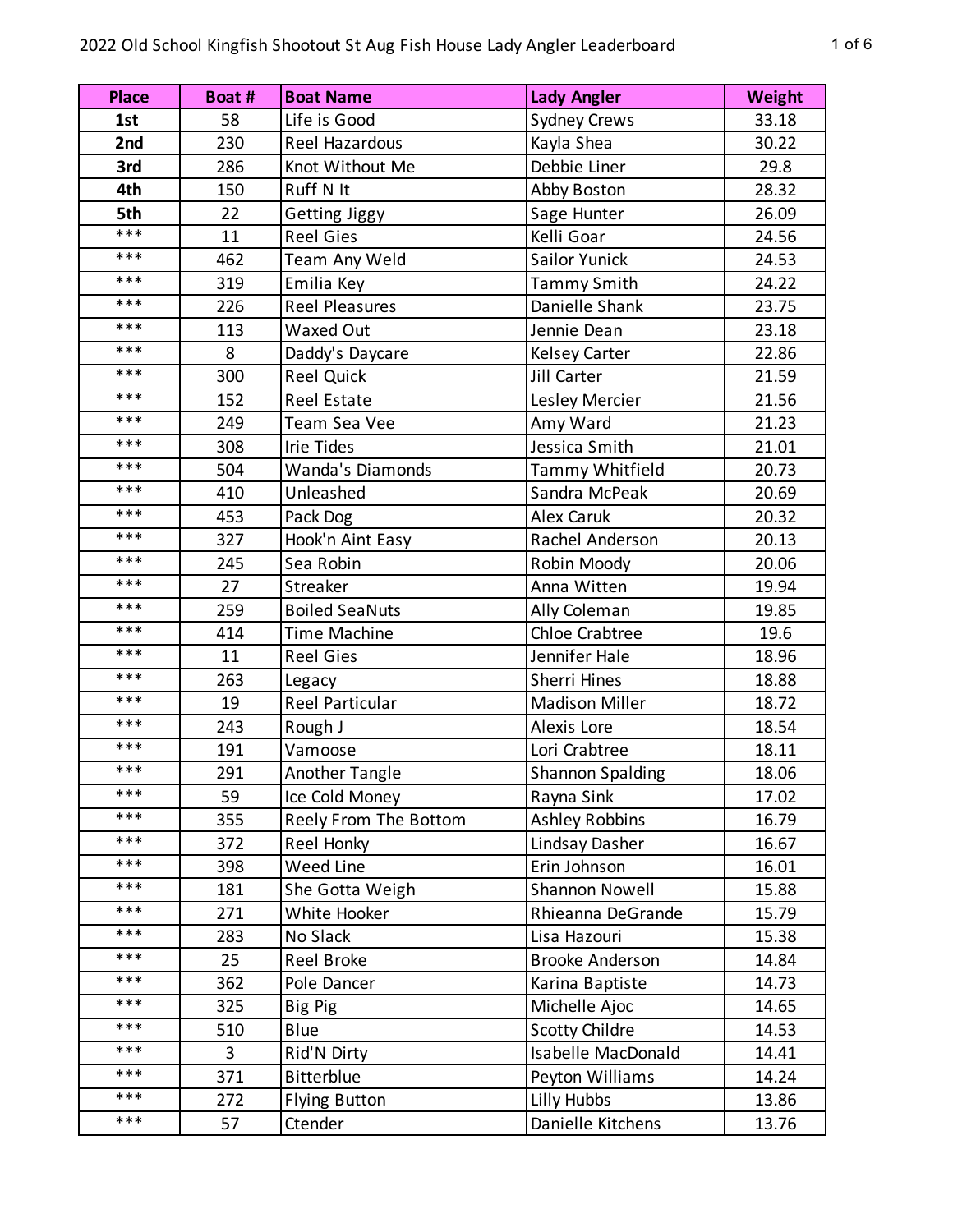| ***   | 52  | Just Hook It                       | Sara Scully              | 13.73 |
|-------|-----|------------------------------------|--------------------------|-------|
| ***   | 244 | Eagle                              | Allison Cloughley        | 13.52 |
| ***   | 250 | <b>Golden Gaff Fishing Team</b>    | Breanna Beaver           | 13.15 |
| ***   | 408 | Hot Line                           | Melissa Russell          | 12.68 |
| ***   | 302 | Get the Net                        | Jenifer Pavlisko         | 12.33 |
| ***   | 370 | <b>Back By Lunch</b>               | Saffron Algozzini        | 11.41 |
| $***$ | 442 | <b>ErLeigh Bird</b>                | Jennifer Taliaferro      | 11.3  |
| ***   | 389 | Sea N Double                       | Kristi Wingate           | 10.78 |
| ***   | 268 | <b>Reel Addiction Fishing Team</b> | Melissa Senior           | 10.41 |
| ***   | 361 | <b>Branched Out</b>                | Marissa Ackerman         | 10.16 |
| ***   | 448 | Good Life                          | Rebecca King             | 9.88  |
| ***   | 69  | Deez Knots                         | <b>Wendy Mikos</b>       | 9.5   |
| ***   | 174 | Crooked Toe                        | Kim Harrison             | 9.25  |
|       | 366 | 2602 Legacy                        | Rachel Massard           |       |
|       | 4   | 3 Fish & A Lady                    | Sarah Davidson           |       |
|       | 397 | 300 Marlin                         | <b>Elizabeth Merritt</b> |       |
|       | 348 | <b>After Hours</b>                 | Jennifer Howington       |       |
|       | 138 | Barbara Ann                        | Linda Griffin            |       |
|       | 430 | Battlewagon                        | <b>Bailey Hurst</b>      |       |
|       | 439 | Battlewagon                        | Kim Hurst                |       |
|       | 439 | Battlewagon                        | Erika Crawford           |       |
|       | 136 | <b>Battline</b>                    | Niki Howard              |       |
|       | 472 | <b>Beach Bum</b>                   | <b>Ashley Peeples</b>    |       |
|       | 29  | Bear Caught Fishing Team           | Terri Croft              |       |
|       | 171 | <b>Beer Money</b>                  | Lucy Dingman             |       |
|       | 467 | Bigger & Better                    | Kelly Wilson             |       |
|       | 285 | <b>Blank Check</b>                 | Annika Elston            |       |
|       | 285 | <b>Blank Check</b>                 | Colleen Timko            |       |
|       | 285 | <b>Blank Check</b>                 | Crystal Strcula          |       |
|       | 259 | <b>Boiled SeaNuts</b>              | Amanda Sabin             |       |
|       | 357 | <b>Broke Again</b>                 | Catherine Cole           |       |
|       | 475 | Buehler's Day Off                  | <b>Hailey Simmons</b>    |       |
|       | 127 | Capt Locy                          | Robin DeVries            |       |
|       | 287 | Cleanin' Up                        | Alexis McQuaig           |       |
|       | 391 | Critter Gitter                     | Carlynn Williams         |       |
|       | 256 | CY Fishing                         | Jen Yee                  |       |
|       | 100 | D's Knots                          | Kaley Nelson             |       |
|       | 100 | D's Knots                          | Melinda Nelson           |       |
|       | 93  | Dauntless                          | Abrielle Pavella         |       |
|       | 364 | Deal Buster                        | Krista Highsmith         |       |
|       | 157 | Desperado 2                        | Amber Ashton             |       |
|       | 512 | Dialed-In                          | Margaret Rohan           |       |
|       | 277 | Dirty Money                        | Forest Chapman           |       |
|       | 441 | Dog House                          | <b>Heather Roberts</b>   |       |
|       | 54  | Double D                           | Debra Kelley             |       |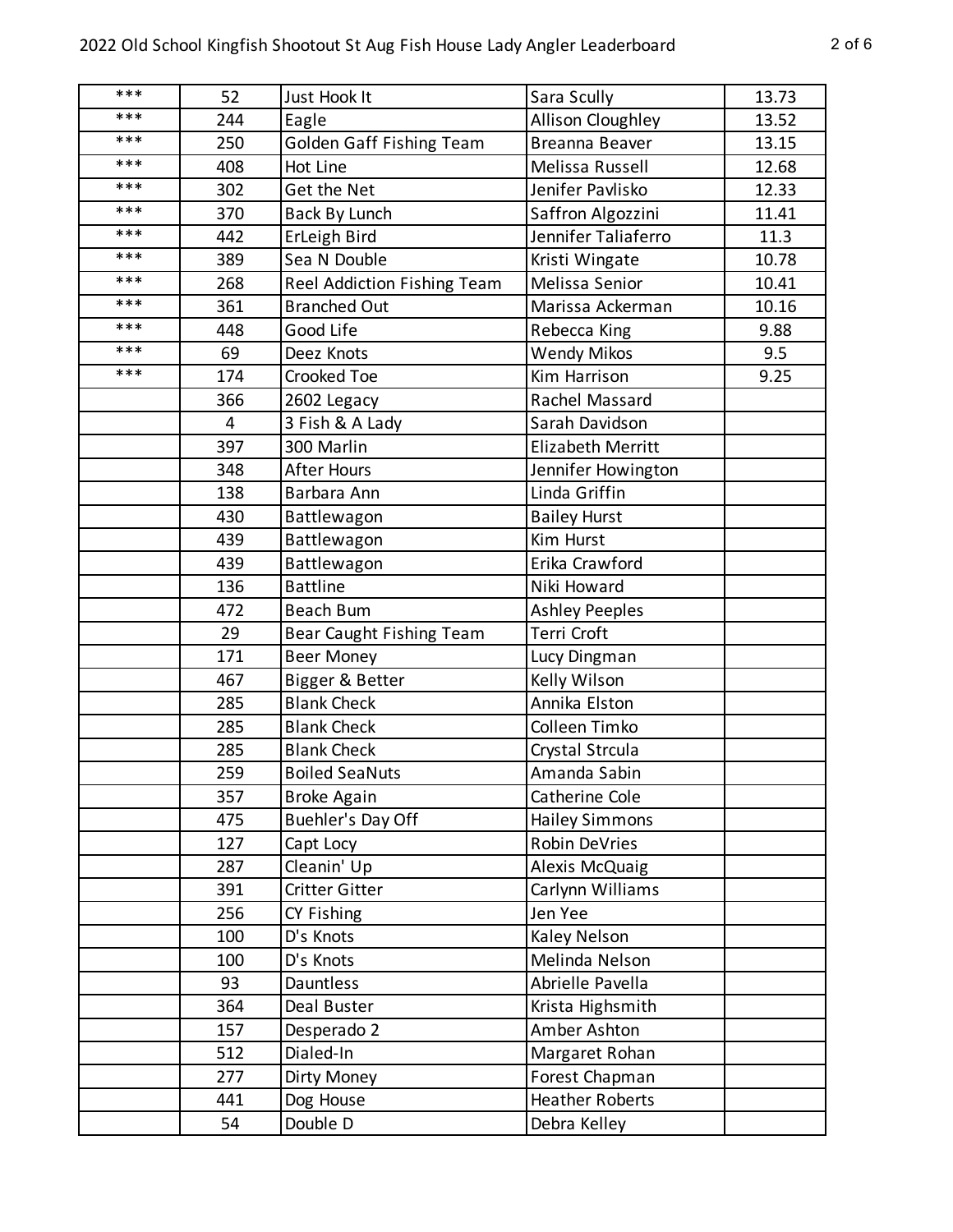| 170 | Down For Reel               | Amy McGuire             |
|-----|-----------------------------|-------------------------|
| 170 | Down For Reel               | Autumn Kircher          |
| 13  | Driftin'N'Dreamin           | Janet Pellicciotti      |
| 23  | Electric Boogie             | Amanda Callahan         |
| 253 | <b>Fat Chance</b>           | Frani Heilman           |
| 253 | Fat Chance                  | Terri Norquist          |
| 522 | <b>Fin Stalkers</b>         | <b>Tracy Chavious</b>   |
| 81  | Fishful Thinkin             | Taylor Franczak         |
| 421 | <b>Fishful Thinking</b>     | <b>Bri Montgomery</b>   |
| 228 | Fishin A Loan               | Sarah Wiedegreen        |
| 71  | Fishin' Blues               | Morgan Curran           |
| 90  | Footeloose                  | Felisha Foote           |
| 134 | For Reel                    | Angela Vassey           |
| 94  | Forever Reelin              | London Davoli           |
| 32  | Frizzy Lizzy                | Tamara DeCosta          |
| 32  | Frizzy Lizzy                | <b>Brandy Breuniger</b> |
| 457 | <b>Full Tilt</b>            | Mary Elizabeth Dunagan  |
| 443 | Gamechanger                 | Margo Klar              |
| 443 | Gamechanger                 | Angelina Serafini       |
| 443 | Gamechanger                 | Karrie Wilkerson        |
| 302 | Get the Net                 | Adina Burke             |
| 186 | Gettin' Bent                | Kaylee Canady           |
| 186 | Gettin' Bent                | Melissa Canady          |
| 329 | Git Witt It                 | Nikki Cummings          |
| 280 | <b>Glory Hull</b>           | <b>Erin Simonton</b>    |
| 104 | <b>Great Daye</b>           | Nicki Nesbitt           |
| 185 | <b>Gunslinger Treestand</b> | Kiri Coad               |
| 464 | HannahBelle                 | Angela Widdows          |
| 464 | HannahBelle                 | Jenn Turner             |
| 158 | Helen of Troy               | Amy Bell                |
| 359 | Her Blue Eyes               | Liz Nicholson           |
| 119 | Here's the Deal             | Katie Deal              |
| 119 | Here's the Deal             | Kara Hart               |
| 141 | <b>High Class Hookers</b>   | <b>Allison Glider</b>   |
| 258 | HooNeu                      | <b>Missy Neu</b>        |
| 87  | Hoos on First               | <b>Breanna Terrell</b>  |
| 529 | Hope She Floats             | Hope Schroader          |
| 423 | Hot Mess                    | Michele Woltman         |
| 406 | Hurricane 187               | Deborah Collins         |
| 406 | Hurricane 187               | Lee Hildebrand          |
| 493 | Jenny J                     | Jennifer Halford        |
| 52  | Just Hook It                | Dana Roberts            |
| 52  | Just Hook It                | <b>Bailey Roberts</b>   |
| 525 | Just Us                     | Candice Moody-Hill      |
| 466 | Knot @ Work                 | Sabrina Boatright       |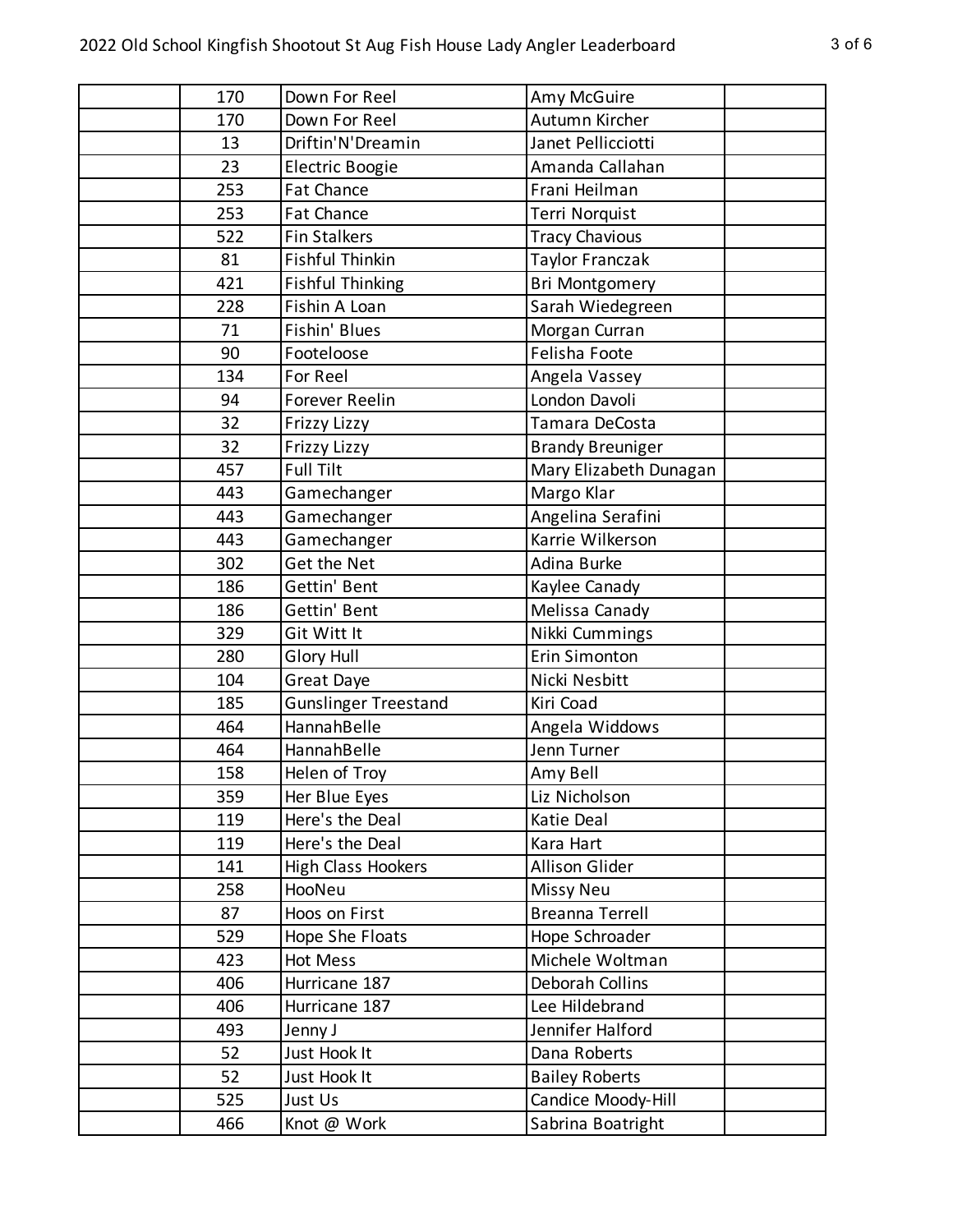| 466 | Knot @ Work                              | Penny Youmans            |
|-----|------------------------------------------|--------------------------|
| 328 | Knot Flyin                               | Karin Miller             |
| 482 | Knot Tied Down                           | Sarah Nix                |
| 511 | Knot Workin                              | Kristin Palmrose         |
| 76  | Knot Yourz/Team Roswell MarinJessica May |                          |
| 213 | Knotty Hooker                            | Alexus Panozzo           |
| 240 | La Buean Vida                            | Korin Cetlinski          |
| 135 | Lady Luck                                | Kayla LeFils             |
| 5   | Lattitude A Justin                       | Danielle Sallas          |
| 114 | Leeward                                  | Kaylee Ward              |
| 263 | Legacy                                   | Sandra Taylor            |
| 263 | Legacy                                   | Dori Nugent              |
| 263 | Legacy                                   | Amber Hrinko             |
| 34  | Let's Go                                 | Madyson Darner           |
| 207 | Liberty Risk                             | Julie Carlson            |
| 207 | Liberty Risk                             | Lydia Bustamger          |
| 18  | <b>McCormick</b>                         | <b>Eleanor McCormick</b> |
| 439 | Mersea                                   | <b>Trudy Pilcher</b>     |
| 137 | <b>Minor Blues</b>                       | Nicole Faulkner          |
| 201 | Miss Gracie                              | <b>Betty Layton</b>      |
| 145 | <b>Mommas Intentions</b>                 | Jenee Watkins            |
| 476 | Money Eater                              | Hannah Branch            |
| 479 | N2Deep                                   | Jaymie Burres            |
| 479 | N2Deep                                   | Nykki Burres             |
| 37  | Nauti B                                  | Dawn Kirby               |
| 396 | Nexgen                                   | Tonya Liebal             |
| 269 | Nikki Jo                                 | Nicole Fulco             |
| 73  | No Bananas                               | Jennifer Adams           |
| 89  | No Filter                                | Alicia Michelle Nicholas |
| 266 | No Limit                                 | Susan Turrentine         |
| 292 | No Snacky No Shacky                      | <b>Jill Treadwell</b>    |
| 85  | Nothing But a Thang                      | Olivia Pausche           |
| 262 | Nuclear Fishin                           | Kathy Fleming            |
| 527 | Ogranized Chaos                          | Paula Smith              |
| 485 | On the Hunt                              | Tara Robinson            |
| 91  | One Time                                 | Patricia Shugart         |
| 74  | One Too Many                             | Ashley Milliken          |
| 96  | Orhian                                   | <b>Shannon Miles</b>     |
| 433 | Out of Site                              | Alicia Stevens           |
| 41  | Over the Top                             | Lindsey Brock            |
| 453 | Pack Dog                                 | Morgan Caruk             |
| 176 | Papillion                                | Aleyna Turker            |
| 176 | Papillion                                | Maggie Sloan             |
| 221 | Peaches                                  | Dino Moreno              |
| 40  | Play Pen                                 | Jillian Palmer           |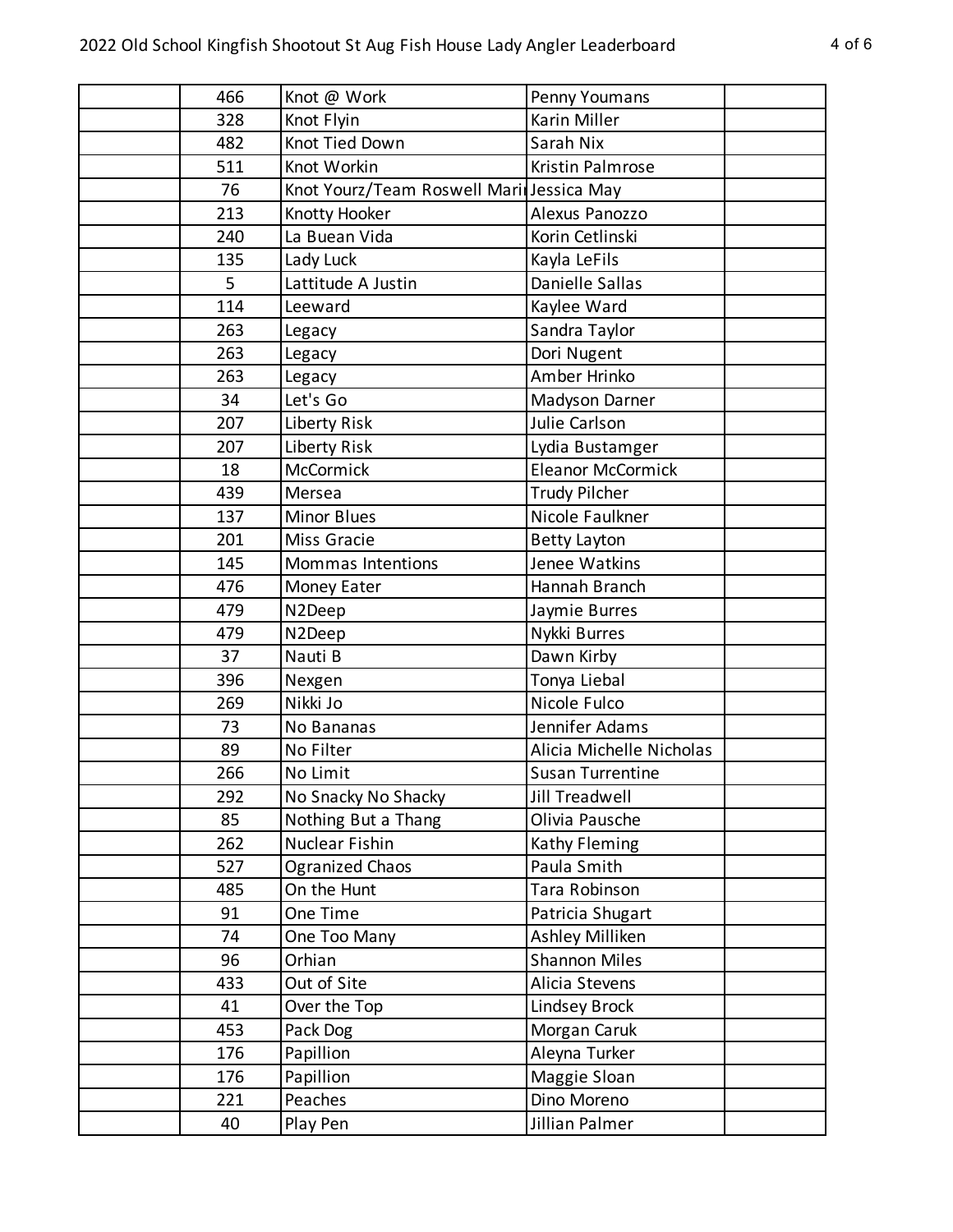| 149 | Plumb Crazy            | <b>Ashley Gause</b>    |
|-----|------------------------|------------------------|
| 68  | Posse                  | Amanda Crowley         |
| 477 | Premium Real Estate    | Louise Eiber           |
| 118 | Priorities             | Lori Hager             |
| 463 | Producer               | <b>Whitney Andrews</b> |
| 46  | Prop Circles           | Christina Drinkwater   |
| 332 | <b>Rare Breed</b>      | Kayle Smithwick        |
| 506 | Redline                | Christi Jackson        |
| 63  | <b>Reel Asset</b>      | Nancy Inman            |
| 216 | <b>Reel Blessed</b>    | Crystal Girard         |
| 25  | Reel Broke             | Stephanie McCurdy      |
| 152 | <b>Reel Estate</b>     | Morgan Mercier         |
| 372 | Reel Honky             | Regis Hay              |
| 166 | <b>Reel Intentions</b> | Jordan Dullum          |
| 130 | Reel Knuckleheads      | Rachel Lewis           |
| 179 | Reel Mccoy             | <b>Emily McCoy</b>     |
| 407 | <b>Reel Panic</b>      | Jessica Haspel         |
| 105 | <b>Reel Priorities</b> | <b>Bradee Taylor</b>   |
| 298 | <b>Reel Screamer</b>   | Chereese Chao          |
| 199 | <b>Reel Times</b>      | Vivian Nelson          |
| 480 | <b>River City</b>      | Tara Thompson          |
| 255 | <b>Runnin Amok</b>     | Kioni Mathis           |
| 146 | <b>Runnin Deep</b>     | <b>Vickie Nobles</b>   |
| 9   | Runnin Skinny          | <b>Amber Collins</b>   |
| 9   | Runnin Skinny          | Rachael Schmidt        |
| 409 | Sailors Choice         | Stephanie Whalen       |
| 16  | Salt Remedy            | Angela Steeg           |
| 16  | Salt Remedy            | Ally Steeg             |
| 340 | Salty Hook             | Lottie Barber          |
| 275 | <b>Scaled Back</b>     | Abby Orman             |
| 304 | Screw-N-Off            | Amanda Newcomb         |
| 225 | Sea Snake              | Ronda Thompson         |
| 516 | Seabones               | Katie Pujadas          |
| 490 | Shenanigans            | <b>Molly Stinette</b>  |
| 383 | Shore Beats Workin II  | Kristy Colon           |
| 107 | Side Job               | Taylor Jonsson         |
| 107 | Side Job               | Courtney May           |
| 14  | Sin Nombre             | Danielle Johnson       |
| 509 | Skinny Da Boss         | Morgan Cox             |
| 468 | Slack Tide             | Sarra Satkowiak        |
| 497 | Snaggletooth           | Myra Point             |
| 484 | Snapper Slapper        | Christie Ginter        |
| 78  | Social Distancing      | Madeline Hamel         |
| 471 | Somebody's Problem     | Christy Johns          |
| 528 | Sotally Tober          | Dawn Rowe              |